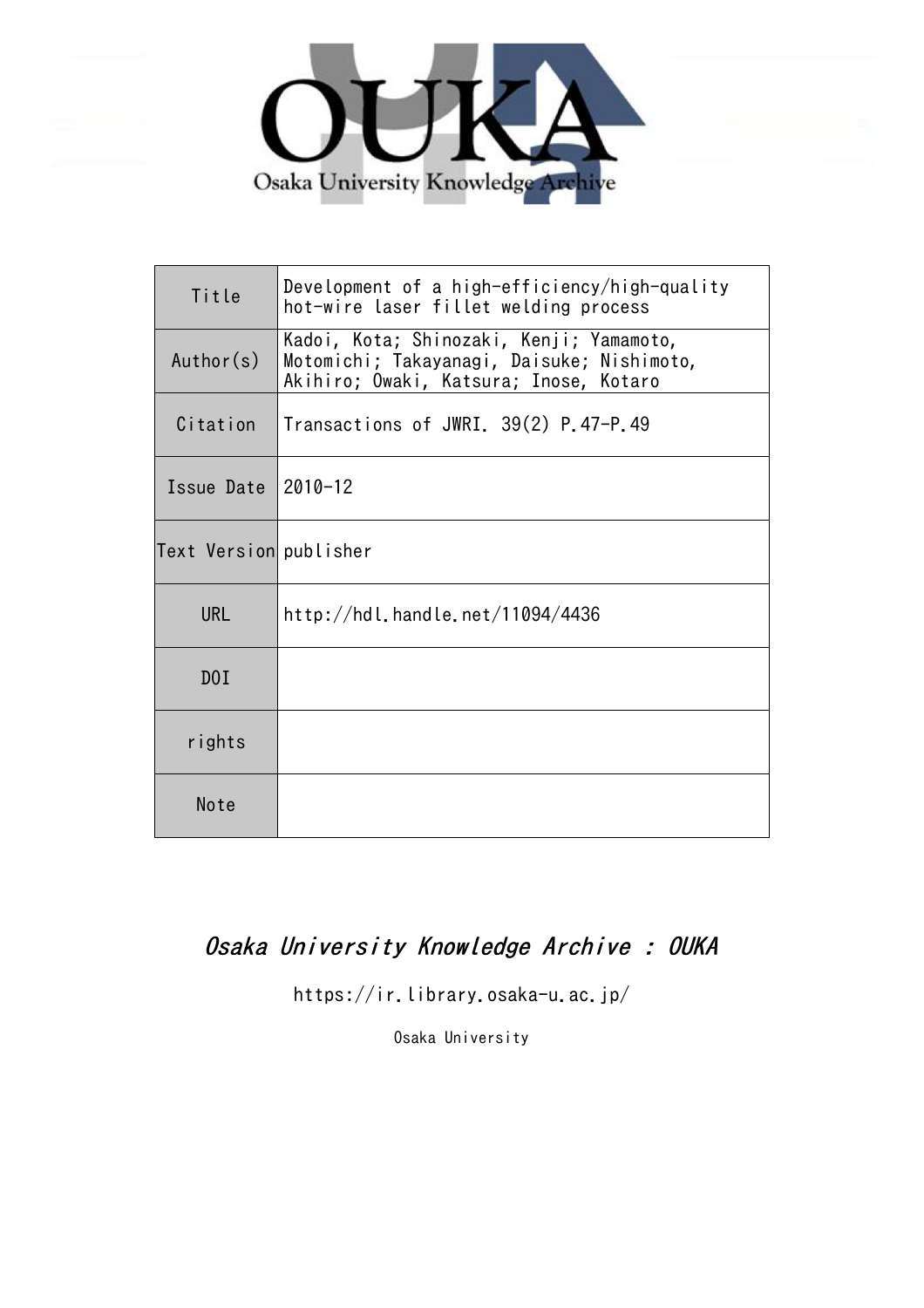# **Development of a high-efficiency / high-quality hot-wire laser fillet welding process†**

**KADOI Kota\*, SHINOZAKI Kenji\*, YAMAMOTO Motomichi\*, TAKAYANAGI Daisuke\*, NISHIMOTO Akihiro\*, OWAKI Katsura\*\* and INOSE Kotaro\*\*\***

**KEY WORDS**: (Hot wire) (Fillet welding) (Laser welding) (High efficiency)

### **1. Introduction**

The GMA welding process has been widely used for fillet welding because of its convenient and economical efficient advantages compared with other welding processes. However, the process conditions for high speed and high deposition rate often leads to defects like undercut etc. and increase the deformation amount due to excessive heat input. Laser and laser-arc hybrid welding are the promising processes to achieve the high welding speed and the low deformation. However, to apply laser welding process to fillet welding requires a high power source for full penetration welds. In addition, it is also necessary to have high positional accuracy and the addition of filler metals for stable bead formation. It is hard to control the melting phenomenon of the filler stably since both the filler and the base material are heated by the laser. On the other hand, in the case of laser-arc hybrid welding, it is difficult to prevent forming defects caused by arc phenomenon.

The aim of this work is to develop the hot-wire laser welding process which has both advantages of high efficiency (high deposition rate, high speed etc.) and high quality (low heat input and deformation). This process combines a laser and hot-wire system in which the filler wire is melted by current heating. Thus, each melting of filler wire and the base material can be controlled independently. In this study, influence of welding conditions on melting phenomena was investigated using an in-situ monitoring system using a high speed camera. Cross sections and mechanical properties were evaluated as the characterization of the welded joint.

### **2. Experimental procedure**

Mild steel plate (SS400, thickness: 9 mm) and filler wire (JIA Z3321 YGW,  $\phi$  1.4 mm) were used. **Table 1** shows the chemical compositions of used materials.

**Table 2** indicates the welding conditions. The conditions relating with laser and filler wire were changed as experimental parameters. A fiber laser was used as a heat source. The laser power and the welding speed were fixed. Spot diameters of laser were controlled by the distance from the focal length of a laser head. A laser head and a wire torch were leaned  $45^\circ$  to the vertical direction of the

traveling one. In addition, the laser head was also leaned 5° to the traveling direction. Filler wire was fed into the backward part of the laser irradiated area toward the welding direction.

In-situ observation was carried out using a high speed camera to investigate the melting phenomena of the base material and the wire during welding. As quantitative evaluation, throat thickness and leg length were measured from the cross section of each obtained sample. In order to characterize the property of the welded joint, microstructural analysis and mechanical tests were carried out.

### **3. Result and discussion**

Firstly, we focused on the clarification of the influencing factors on the melting phenomenon of filler wire. Wire current, wire feeding position (distance from laser center) and wire feeding angle were applied as the experimental factors. **Figure 1** shows the images taken by a high speed camera on each wire current. 110 A of wire current indicates the stable melting of filler wire. In the case of the lower current, the wire can reach the molten pool bottom because of the heating insufficiency. On the other hand, the higher current induces the meltdown of the wire due to the excessive heat input. Thus, the adequate wire current value is required for the stable melting.

| <b>Table 1</b> Chemical compositions of used materials. |  |  |  |                                                                  |  |  |  |  |  |  |
|---------------------------------------------------------|--|--|--|------------------------------------------------------------------|--|--|--|--|--|--|
|                                                         |  |  |  | Si Mn P S Cu Al Ti+Zr                                            |  |  |  |  |  |  |
|                                                         |  |  |  | $SS400$ $<$ 0.16 $<$ 0.17 $<$ 0.73 $<$ 0.016 $<$ 0.006 $\vert$ - |  |  |  |  |  |  |
|                                                         |  |  |  | YGW11 0.04 0.68 1.55 0.014 0.013 0.03 < 0.01 0.23                |  |  |  |  |  |  |

| <b>Table 2</b> Welding conditions. |             |  |  |  |  |
|------------------------------------|-------------|--|--|--|--|
| Welding speed, m/min               | 0.3         |  |  |  |  |
| Laser power, kW                    | 3.0         |  |  |  |  |
| Laser irradiation angle, deg       | 45          |  |  |  |  |
| Spot diameter, mm                  | $3.0 - 7.5$ |  |  |  |  |
| Wire feeding position, mm          | $0 - 3.0$   |  |  |  |  |
| Wire current, A                    | $70 - 149$  |  |  |  |  |
| Wire feeding speed, m/min          | $0.8 - 3.6$ |  |  |  |  |
| Wire feeding angle, deg            | 55 - 75     |  |  |  |  |

The high speed camera images for each of the wire feeding distances forming the laser spot are indicated in **Fig. 2**. The stable melting can be confirmed if the fire is fed into 2 mm of the position from the spot center. However, the filler wire is melted before touching the base material due

<sup>†</sup> Received on 30 September 2010

<sup>\*</sup> Hiroshima University, Hiroshima, Japan

<sup>\*\*</sup> IHI Inspection & Instrument, Kanagawa, Japan

<sup>\*\*\*</sup> IHI Corporation, Kanagawa, Japan

Transactions of JWRI is published by Joining and Welding Research Institute, Osaka University, Ibaraki, Osaka 567-0047, Japan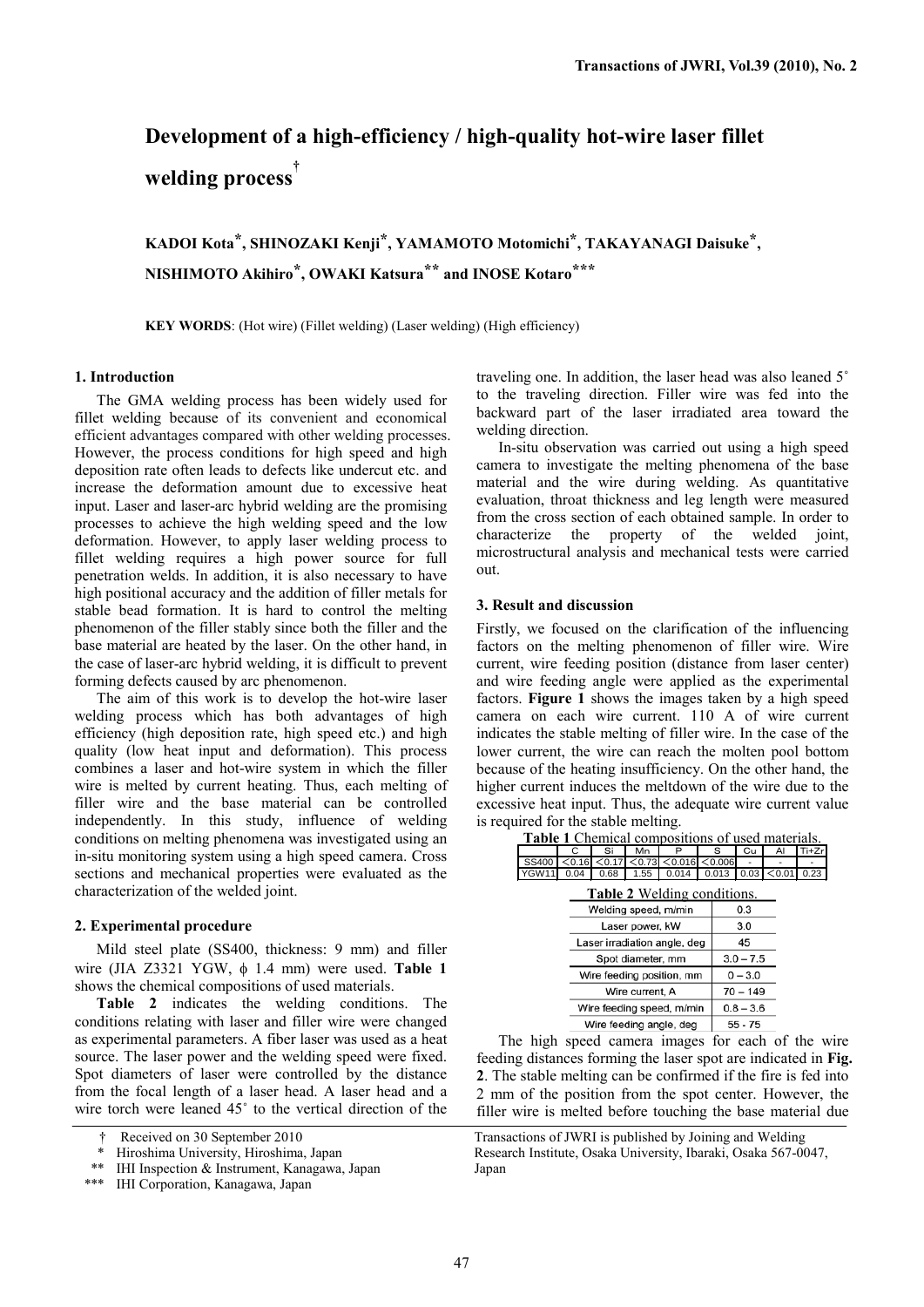**Spot diameter: 7.5 mm, Wire feeding position: 2 mm,** 



**Fig. 1** High speed images on each wire current.

to the direct irradiation of laser, when the wire is introduced at the center of the laser spot. On the other hand, the wire is not able to be inserted into the molten pool for more than 3 mm of wire feeding position. These result means that the filler wire should be introduced into the molten pool backward without the laser irradiation

In addition, we also investigated the wire melting phenomena as the function of the wire feeding angle. In the case of 55 and  $75^\circ$  of the feeding angle, the continuous feeding and the stable melting of filler wire were obtained. However,  $35^{\circ}$  of the feeding angle led to form the poor geometry of the bead since the wire tends to touch the solid part at the backward part of the molten pool due to the wire softening by heating.

As the second step, the phenomenon of bead formation was evaluated. **Figure 3** shows the change of average leg length with spot diameter of laser. Average leg length was obtained from both the lengths of vertical  $(L_1)$  and horizontal  $(L_2)$ . The broken line indicates the laser irradiated length calculated from the spot diameter.



**Fig. 2** High speed images on each wire feeding position.



**Fig. 3** Leg length change with spot diameter of laser.





**Fig. 4** Cross sections of weld bead on each spot diameter.

**Spot diameter : 7.5mm, Wire feeding angle : 55 ° Wire feeding position: 1.5mm, Wire current :** 



**Fig. 5** Cross sections of weld bead on various wire feeding speeds.

Regardless of the filler wire addition, the length increases with increasing spot diameter. Besides, those values of no wire samples are smaller than those of the wire added ones. It can be assumed that this is caused by the reflection of the laser beam. The laser beam has a great tendency to reflect on the molten pool surface due to high optical reflectivity of liquid metal. Thus, the reflected beam contributes to melting of the base material since the beam irradiates the surroundings of the distended geometry of the molten pool.

**Figure 4** indicates cross sections of the beads welded under identical condition shown in Fig. 3. In the case of 3 mm of the spot diameter, the penetration is deeper compared with another samples because of the high energy density. If we apply the laser spot diameter which is more than 4.5 mm, the dilutions of the base materials are quite low. In addition, defects like overlaps and undercut at the welding toe never form in any spot diameters. However, lack of fusion at the root observed in the samples fabricated under 6.0 and 7.5 mm diameter of the laser spot due to the low heat input corresponding to large spot diameter.

**Figure 5** also shows cross sections as the function of wire feeding speed. There is not much difference between the leg lengths of the weld bead. However, the cross section geometry transits from triangle to sector. Furthermore, increasing the wire feeding speed induces to the formation of larger lack of fusion at the root. Thus, there is a limit to improving the leg length by the laser beam reflection changing with only the wire feeding speed. We should consider the factor interaction between laser energy density, wire feeding speed and welding speed.

The welded joint fabricated under the optimized conditions has following properties; average grain size in the coarse grain zone: 60 μm, dilution ratio: a few percent, thickness of heat affected zone: 1 mm.

These results reveal that this process includes various factors influencing on the welding phenomenon. However, the parameter optimization contributes to the stable melting of base materials and the filler wire and the obtained welds